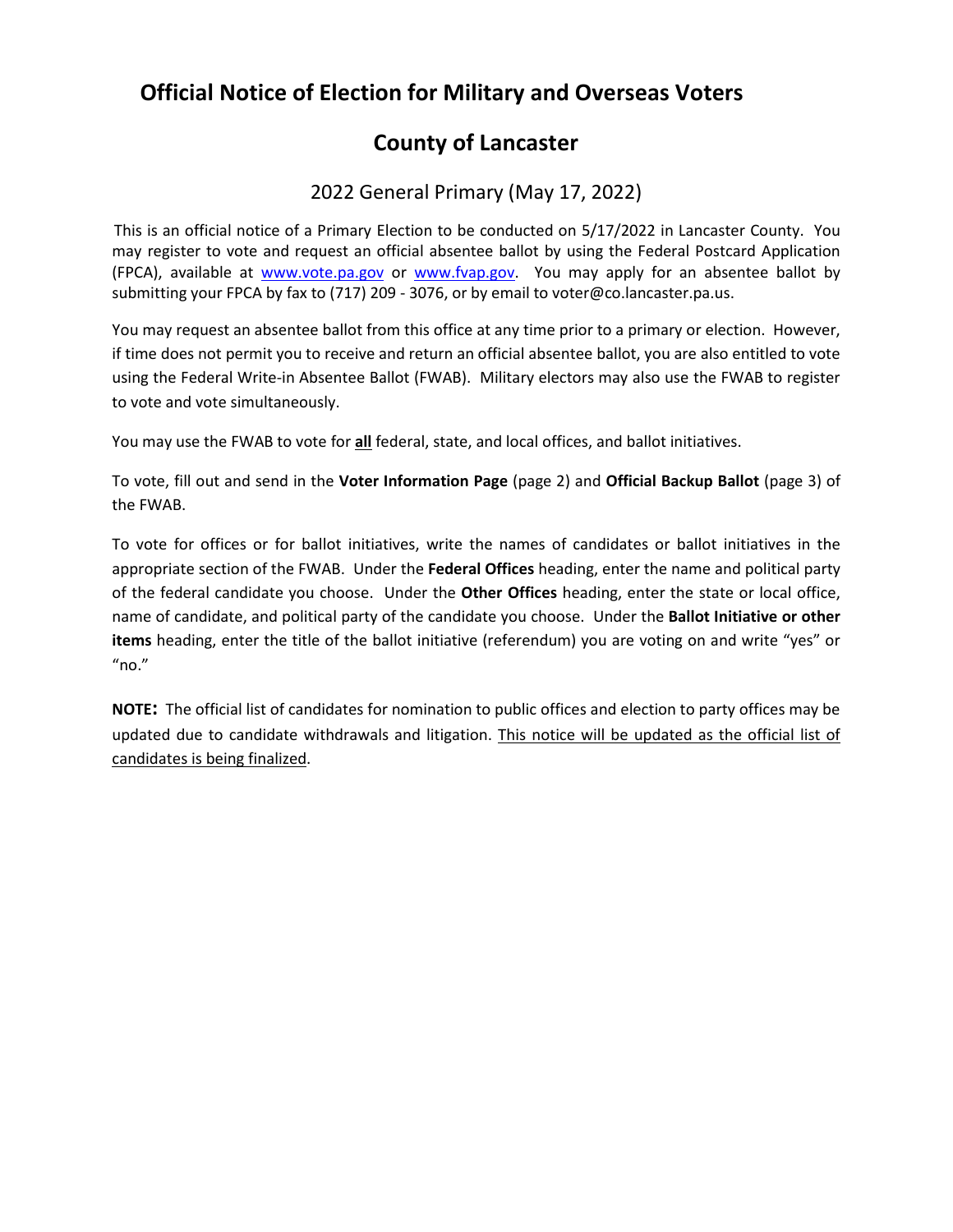#### **DEMOCRATIC BALLOT**

UNITED STATES SENATOR – Vote for One – All Precincts within Lancaster County

GOVERNOR – Vote for One – All Precincts within Lancaster County

LT. GOVERNOR – Vote for One – All Precincts within Lancaster County

REPRESENTATIVE IN CONGRESS –11th Congressional District – Vote for One – All Precincts within Lancaster County

SENATOR IN THE GENERAL ASSEMBLY - 36<sup>th</sup> Senatorial District - Vote for One -Akron Borough, Columbia Borough, Conoy Township, Earl Township, East Donegal Township, East Hempfield Township, East Petersburg Borough, Elizabeth Township, Elizabethtown Borough, Ephrata Township, Ephrata Borough, Lititz Borough, Manheim Township (1-10 12-23), Manheim Borough, Marietta Borough, Mount Joy Township, Mount Joy Borough, Mountville, New Holland Borough, Penn Township, Rapho Township, Warwick Township, West Donegal Township, West Earl Township, and West Hempfield Township.

SENATOR IN THE GENERAL ASSEMBLY – 48th Senatorial District – Vote for One – Adamstown Borough, Brecknock Township, Clay Township, Denver Borough, East Cocalico Township and West Cocalico Township.

REPRESENTATIVE IN THE GENERAL ASSEMBLY - 37<sup>th</sup> Legislative District - Vote for One -Clay Township, Elizabeth Township, Lititz Borough, Manheim Borough, Penn Township, Rapho Township, and Warwick Township.

REPRESENTATIVE IN THE GENERAL ASSEMBLY  $-41<sup>st</sup>$  Legislative District – Vote for One – Columbia Borough, East Hempfield Township, Manor Township (Bethel, Hambright and West Lancaster) Mountville and West Hempfield Township.

REPRESENTATIVE IN THE GENERAL ASSEMBLY  $-43<sup>rd</sup>$  Legislative District – Vote for One – Akron Borough, Earl Township, Ephrata Township, Ephrata Borough, Leacock Township, New Holland Borough, Upper Leacock Township, and West Earl Township.

REPRESENTATIVE IN THE GENERAL ASSEMBLY - 49<sup>th</sup> Legislative District - Vote for One -Lancaster Township, Lancaster City (2W-2P through 4W-2P, 6W-8P through 8W 9P) and Millersville Borough.

REPRESENTATIVE IN THE GENERAL ASSEMBLY - 96<sup>th</sup> Legislative District - Vote for One -East Petersburg Borough, Lancaster City (1W, 2W-1P, 5W-1P through 6W-7P, 9W-1P through 9W-5P), and Manheim Township (1, 3-5, 7,11, 14-23)

REPRESENTATIVE IN THE GENERAL ASSEMBLY  $-97<sup>th</sup>$  Legislative District – Vote for One – Conestoga Township, East Lampeter Township, Manheim Township (2, 6, 12 - 13), Manor Township (Hershey Mill, Indiantown, Leisure, Manor, New, New East, and Washington Boro), Pequea Township, and West Lampeter Township.

REPRESENTATIVE IN THE GENERAL ASSEMBLY – 98th Legislative District – Vote for One – Conoy Township, East Donegal Township, Elizabethtown Borough, Marietta Borough, Mount Joy Township, Mount Joy Borough, and West Donegal Township.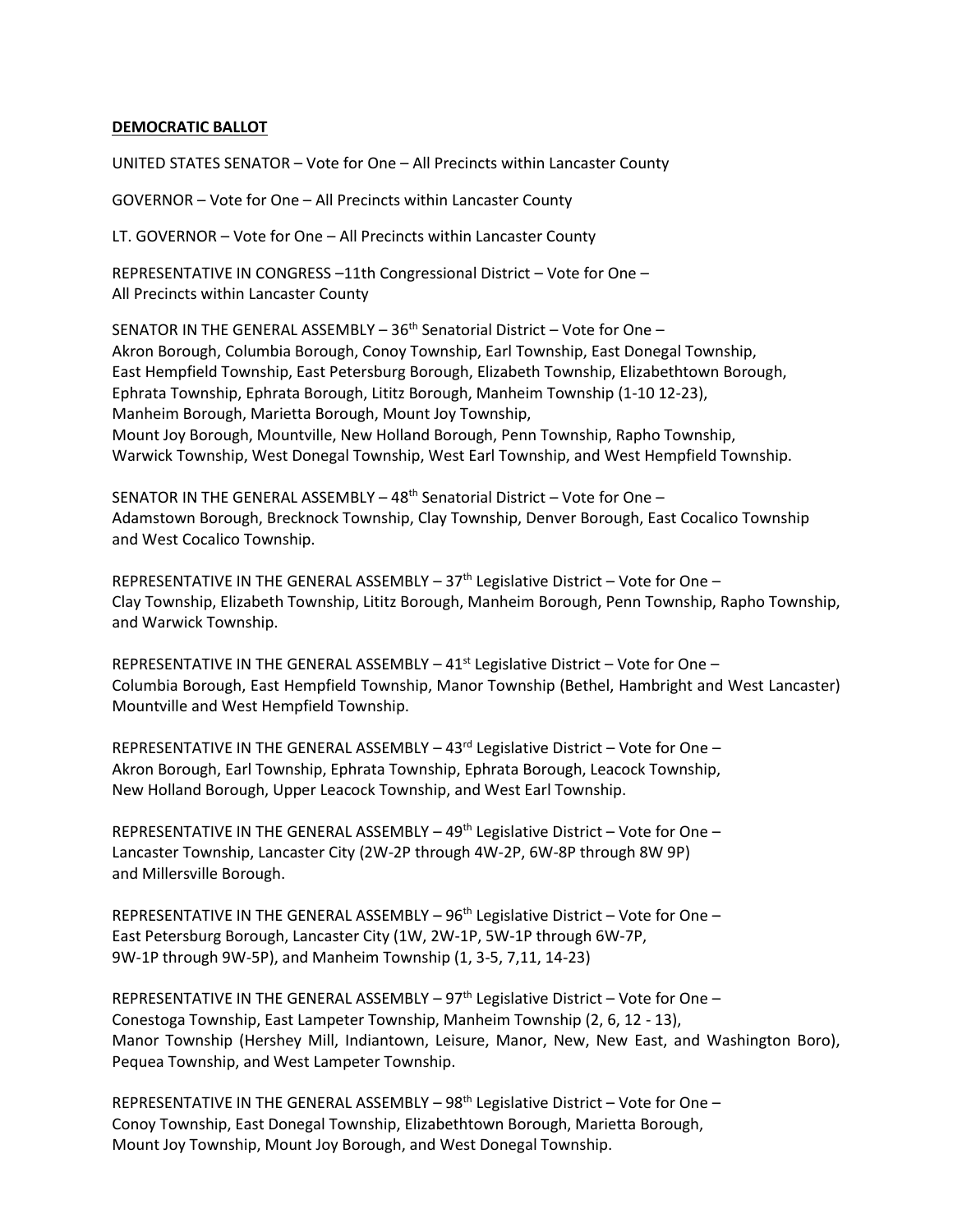REPRESENTATIVE IN THE GENERAL ASSEMBLY – 99th Legislative District – Vote for One – Adamstown Borough, Brecknock Township, Caernarvon Township, Denver Borough, East Cocalico Township, East Earl Township, Salisbury Township – Cambridge, Terre Hill Borough, and West Cocalico Township.

REPRESENTATIVE IN THE GENERAL ASSEMBLY – 100th Legislative District – Vote for One – Bart Township, Christiana Borough, Colerain Township, Drumore Township, East Drumore Township, Eden Township, Fulton Township, Little Britain Township, Martic Township, Paradise Township, Providence Township, Quarryville Borough, Sadsbury Township, Salisbury Township – Gap, Salisbury Township – White Horse, Strasburg Township and Strasburg Borough.

MEMBER OF THE DEMOCRATIC STATE COMMITTEE – Vote for not more than Seven (3 male, 3 female & 1 of either gender) – All Precincts within Lancaster County

MEMBER OF THE DEMOCRATIC COUNTY COMMITTEE – Vote for not more than Two – All Precincts within Lancaster County

### **REPUBLICAN BALLOT**

UNITED STATES SENATOR – Vote for One – All Precincts within Lancaster County

GOVERNOR – Vote for One – All Precincts within Lancaster County

LT. GOVERNOR – Vote for One – All Precincts within Lancaster County

REPRESENTATIVE IN CONGRESS –11th Congressional District – Vote for One – All Precincts within Lancaster County

SENATOR IN THE GENERAL ASSEMBLY  $-36<sup>th</sup>$  Senatorial District  $-$  Vote for One  $-$ Akron Borough, Columbia Borough, Conoy Township, Earl Township, East Donegal Township, East Hempfield Township, East Petersburg Borough, Elizabeth Township, Elizabethtown Borough, Ephrata Township, Ephrata Borough, Lititz Borough, Manheim Township (1-10, 12-23), Manheim Borough, Marietta Borough, Mount Joy Township, Mount Joy Borough, Mountville, New Holland Borough, Penn Township, Rapho Township, Warwick Township, West Donegal Township, West Earl Township, and West Hempfield Township,

SENATOR IN THE GENERAL ASSEMBLY – 48th Senatorial District – Vote for One – Adamstown Borough, Brecknock Township, Clay Township, Denver Borough, East Cocalico Township and West Cocalico Township.

REPRESENTATIVE IN THE GENERAL ASSEMBLY - 37<sup>th</sup> Legislative District - Vote for One -Clay Township, Elizabeth Township, Lititz Borough, Manheim Borough, Penn Township, Rapho Township and Warwick Township.

REPRESENTATIVE IN THE GENERAL ASSEMBLY  $-41<sup>st</sup>$  Legislative District – Vote for One – Columbia Borough, East Hempfield Township, Manor Township (Bethel, Hambright and West Lancaster), Mountville, and West Hempfield Township.

REPRESENTATIVE IN THE GENERAL ASSEMBLY  $-43$ <sup>rd</sup> Legislative District – Vote for One – Akron Borough, Earl Township, Ephrata Township, Ephrata Borough, Leacock Township, New Holland Borough, Upper Leacock Township, and West Earl Township.